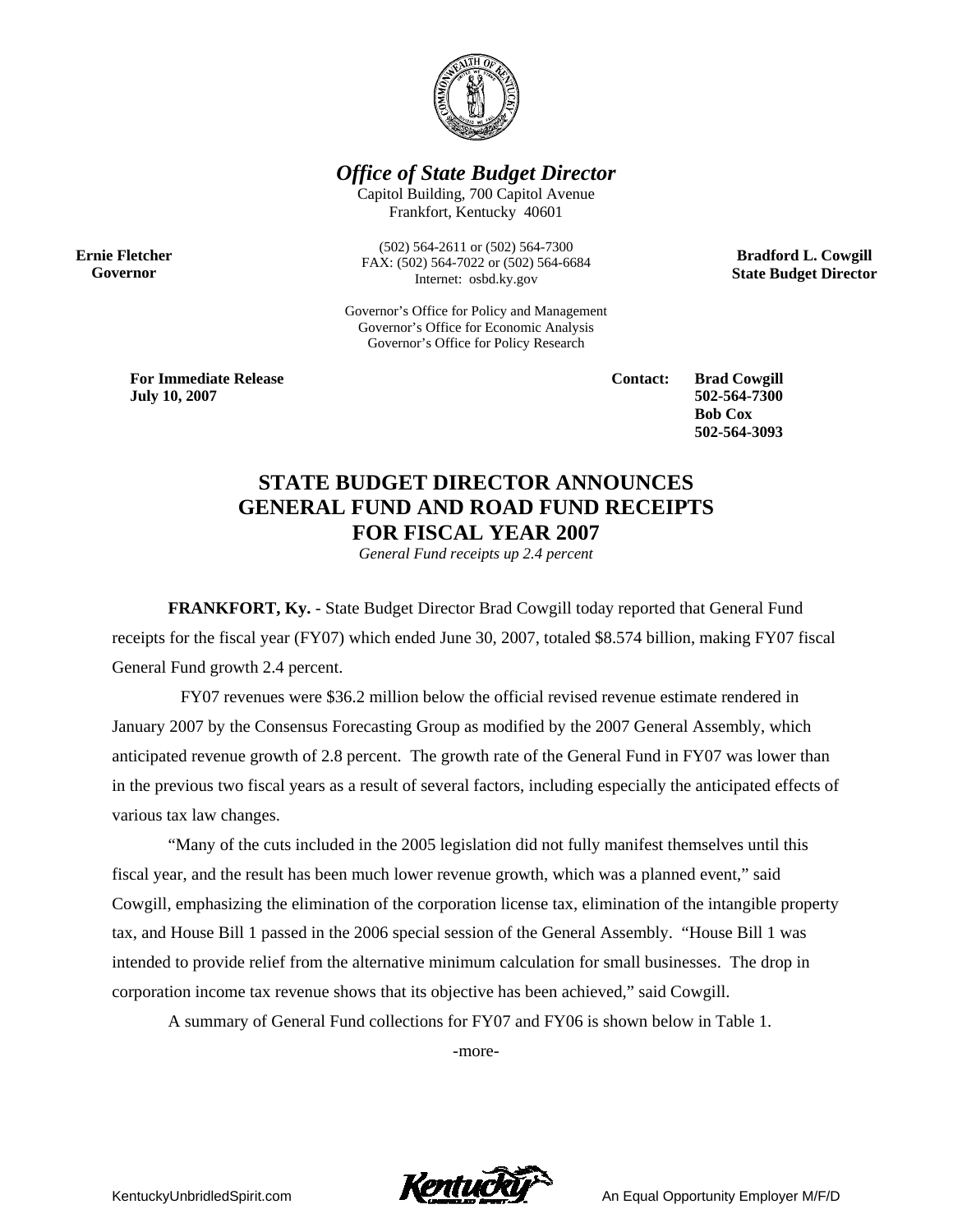#### **Table 1 Summary of General Fund Receipts FY07 and FY06**

|                      | <b>FY07</b><br>(SMil) | <b>FY06</b><br>(SMil) | <b>Difference</b><br>(SMil) | <b>Difference</b><br>$\frac{6}{2}$ |
|----------------------|-----------------------|-----------------------|-----------------------------|------------------------------------|
| Sales and Use        | 2,817.7               | 2,749.8               | 67.9                        | 2.5                                |
| Individual Income    | 3,041.5               | 2,918.6               | 122.9                       | 4.2                                |
| Corp. Inc. & License | 999.8                 | 1,045.1               | $-45.3$                     | $-4.3$                             |
| <b>Tobacco Taxes</b> | 177.4                 | 184.2                 | $-6.8$                      | $-3.7$                             |
| Coal Severance       | 222.0                 | 224.5                 | $-2.5$                      | $-1.1$                             |
| Property             | 492.5                 | 502.5                 | $-10.0$                     | $-2.0$                             |
| Lottery              | 186.6                 | 190.0                 | $-3.4$                      | $-1.8$                             |
| Other                | 636.3                 | 561.4                 | 74.9                        | <u>13.4</u>                        |
| <b>TOTAL</b>         | 8,573.8               | 8.376.1               | 197.8                       | 2.4                                |

#### **Individual Income Tax:**

Individual income tax receipts rose by \$122.9 million (4.2 percent) from last year, aided by a shift in the reporting requirement for limited liability pass-through entities. As a result of House Bill 1, these businesses no longer pay taxes directly, but pass their income through to their owners who pay under the individual income tax.

## **Sales and Excise Taxes:**

Sales and use tax receipts grew by 2.5 percent or \$67.9 million, as the national housing slump and higher energy prices cut into consumers' ability to make other taxable purchases.

Tobacco tax receipts fell during the fiscal year due to the inclusion in FY06 numbers of the floorstocks tax. The floor stocks tax was a one-time tax paid in the spring and summer of 2005, some of which added to FY06 receipts.

#### **Business Taxes:**

Corporate income and license taxes dropped \$45.3 million. Corporation income tax revenue had risen sharply in FY06, largely as a result of increased corporate profits and tax shifts within *JOBS for Kentucky* tax modernization. The slowing economy, elimination of the corporation license tax, and the changes enacted in House Bill 1 contributed to the decline.

Cowgill anticipates that in FY08 corporate income tax receipts will decline further as a result of a reduction in the top corporate from 7 percent to 6 percent on January 1, 2007, together with other corporate tax cuts adopted in House Bill 1 of the special session called by Governor Fletcher in June, 2006.

### **Other Revenues:**

Coal severance taxes declined by 1.1 percent in FY07 after several years of rapid growth. Total collections for the fiscal year were \$222.0 million.

-more-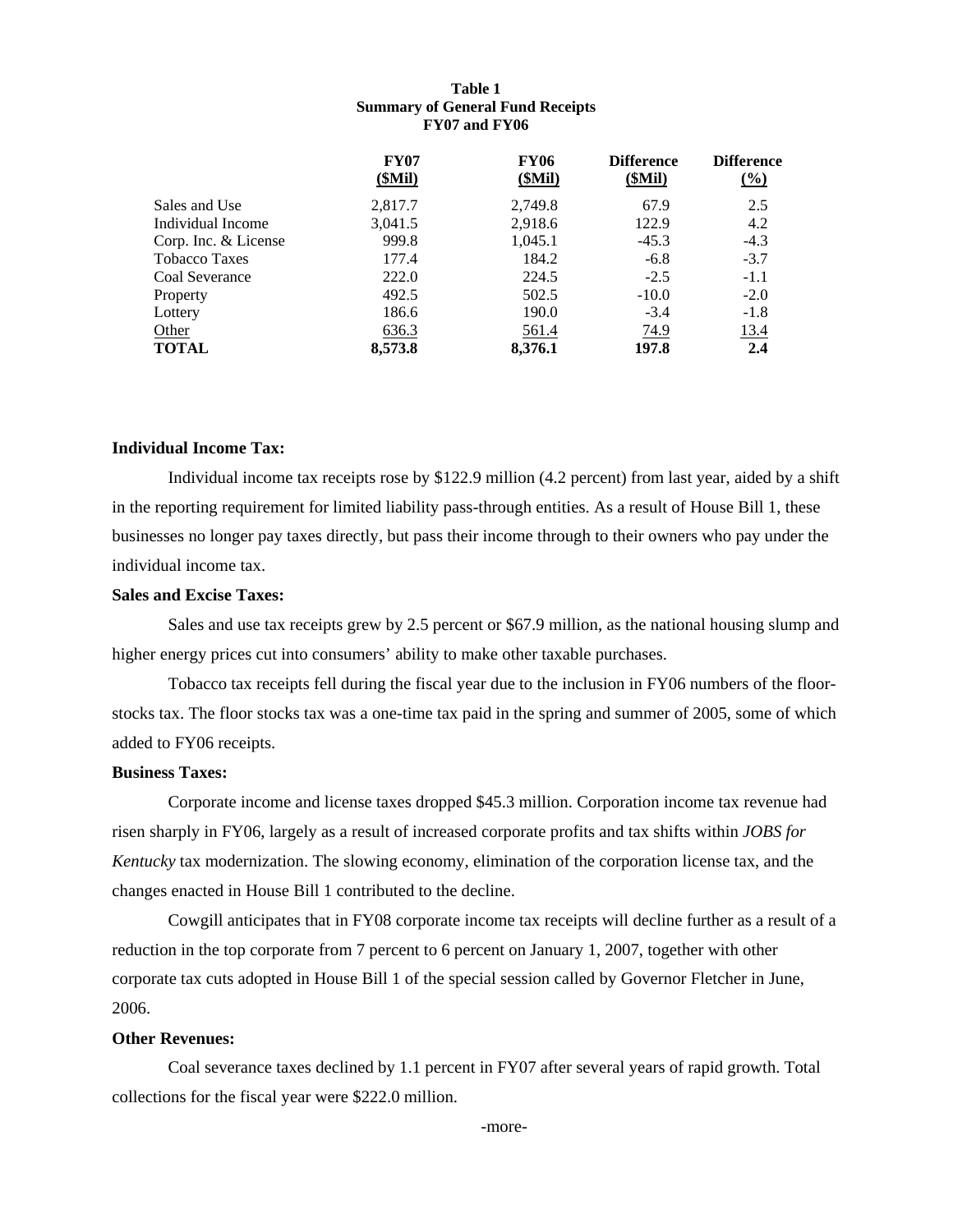Property tax receipts fell by 2.0 percent or \$10.0 million from FY06. The elimination of intangible property taxes and the removal of telecommunications companies from the Public Service Company property tax contributed to the decline. The lottery, meanwhile, dipped by 1.8 percent or \$3.4 million. Lottery receipts were unable to match the results of the previous year which was boosted by unusually large Powerball sales.

The "other" category registered an increase of 13.3 percent or \$74.9 million. Several factors contributed to this growth. Investment income was up sharply due to more favorable interest rates as well as higher General Fund balances. Legislation enacted in 2006 contributed to additional revenue realized from abandoned property. The enactment of the telecommunications tax in 2005 was fully effective in the most recent fiscal year.

Table 2 compares General Fund collections to the official revenue forecast as modified by the 2007 General Assembly. Based on this estimate, actual receipts fell short by \$36.2 million, or 0.4 percent.

|                      | Actual<br><b>Receipts</b><br>(SMil) | <b>Official</b><br><b>Estimate</b><br>(SMil) | <b>Difference</b><br><u>(\$Mil)</u> | <b>Difference</b><br>$\frac{0}{0}$ |
|----------------------|-------------------------------------|----------------------------------------------|-------------------------------------|------------------------------------|
| Sales and Use        | 2,817.7                             | 2,832.6                                      | $-14.9$                             | $-0.5$                             |
| Individual Income    | 3,041.5                             | 3120.1                                       | $-78.6$                             | $-2.5$                             |
| Corp. Inc. & License | 999.8                               | 984.3                                        | 15.5                                | 1.6                                |
| <b>Tobacco Taxes</b> | 177.4                               | 177.7                                        | $-0.3$                              | $-0.2$                             |
| Coal Severance       | 222.0                               | 225.5                                        | $-3.5$                              | $-1.6$                             |
| Property             | 492.5                               | 487.1                                        | 5.4                                 | 1.1                                |
| Lottery              | 186.6                               | 182.6                                        | 4.0                                 | 2.2                                |
| Other                | 636.3                               | 600.1                                        | 36.2                                | 6.0                                |
| <b>TOTAL</b>         | 8.573.8                             | 8.610.0                                      | $-36.2$                             | $-0.4$                             |

#### **Table 2 Summary of FY07 General Fund Receipts Actual vs. Official Estimate**

Among the major accounts, the sales and use tax was below the estimate by 0.5 percent, while the individual income tax lagged the forecasted level by 2.5 percent. Corporation income and license taxes were 1.6 percent higher than estimated, and tobacco taxes were very close to the estimated, only 0.2 percent less. The coal severance tax was 1.6 percent below the consensus estimate, but property taxes were 1.1 percent higher than forecasted. The Lottery yielded 2.2 percent more than the official estimate, and all other taxes were 6.0 percent higher due to abandoned property receipts that were much larger than anticipated.

Road Fund revenues for FY07 were \$1.226 billion, an increase of 5.2 percent from the previous fiscal year. The Road Fund was boosted by the growth of motor fuels taxes and also by the performance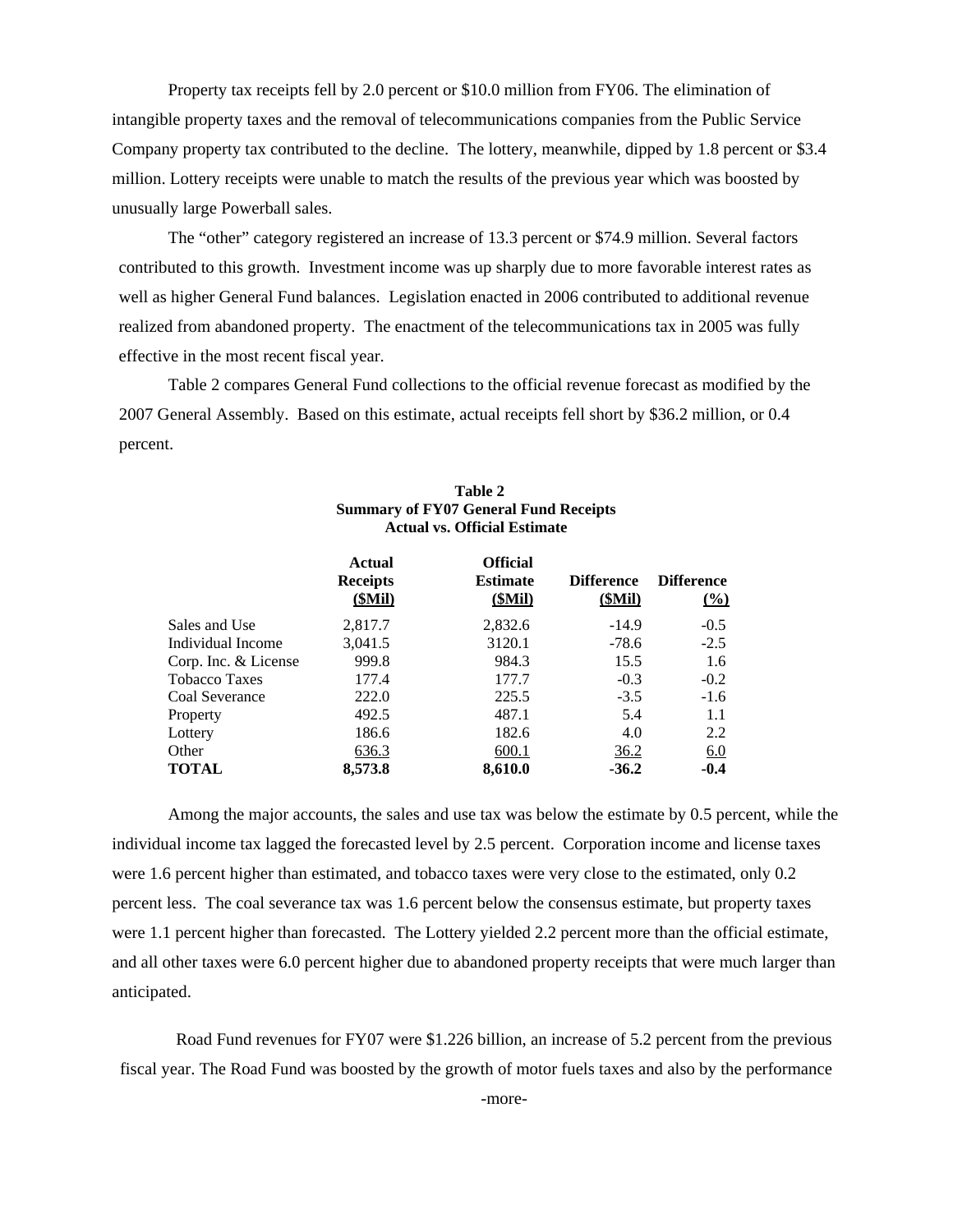of the motor vehicle usage tax. The details of Road Fund collections for FY07 and FY06 are shown in Table 3 below.

|                       | Table 3<br><b>Summary of Road Fund Receipts</b><br><b>FY07 vs. FY06</b> |                 |                             |                                      |
|-----------------------|-------------------------------------------------------------------------|-----------------|-----------------------------|--------------------------------------|
|                       | <b>FY 07</b><br>(SMil)                                                  | FY 06<br>(SMil) | <b>Difference</b><br>(SMil) | <b>Difference</b><br>$\frac{(0)}{0}$ |
| Motor Fuels & MF Use  | 563.4                                                                   | 528.3           | 35.1                        | 6.6                                  |
| Motor Vehicle Usage   | 411.3                                                                   | 395.6           | 15.7                        | 4.0                                  |
| Weight Distance       | 85.4                                                                    | 85.3            | 0.1                         | 0.1                                  |
| Motor Vehicle License | 101.7                                                                   | 93.9            | 7.8                         | 8.3                                  |
| Investment Income     | 16.1                                                                    | 6.4             | 9.7                         | 152.6                                |
| Other                 | <u>48.0</u>                                                             | <u>55.9</u>     | $-7.9$                      | $-14.1$                              |
| <b>TOTAL</b>          | 1.225.9                                                                 | 1,165.4         | 60.5                        | 5.2                                  |

 The major taxes of the Road Fund experienced varying growth rates in FY07. Motor fuels tax receipts rose by \$35.1 million or 6.6 percent. A major cause of the increase was a formula-driven increase in the rate tied to the price of gasoline. Motor vehicle usage taxes were up by \$15.7 million for an increase of 4.0 percent. The weight distance tax was nearly flat, rising just 0.1 percent. Motor vehicle license tax receipts increased 8.3 percent in FY07, boosted by reclassification of "other special fees" into this account. Investment income more than doubled, growing 152.6 percent on the strength of Road Fund balances and higher interest rates.

 Road Fund collections for FY07 were above the official consensus estimate by \$10.8 million, as shown in Table 4.

|                        | Summary of FY07 Road Fund Receipts<br><b>Actual vs. Official Estimate</b> |                                   |                             |                                    |  |
|------------------------|---------------------------------------------------------------------------|-----------------------------------|-----------------------------|------------------------------------|--|
|                        | <b>Actual</b>                                                             | <b>Official</b>                   |                             |                                    |  |
|                        | <b>Receipts</b><br>(SMil)                                                 | <b>Estimate</b><br><u>(\$Mil)</u> | <b>Difference</b><br>(SMil) | <b>Difference</b><br>$\frac{0}{0}$ |  |
| Motor Fuels & MF Use   | 563.4                                                                     | 563.9                             | $-0.5$                      | $-0.1$                             |  |
| Motor Vehicle Usage    | 411.3                                                                     | 404.8                             | 6.5                         | 1.6                                |  |
| <b>Weight Distance</b> | 85.4                                                                      | 86.3                              | $-0.9$                      | $-1.0$                             |  |
| Motor Vehicle License  | 101.7                                                                     | 94.9                              | 6.8                         | 7.2                                |  |
| Investment Income      | 16.1                                                                      | 15.3                              | 0.8                         | 5.2                                |  |
| Other                  | <u>48.0</u>                                                               | 49.9                              | $-1.9$                      | $-3.8$                             |  |
| <b>TOTAL</b>           | 1.225.9                                                                   | 1.215.1                           | 10.8                        | 0.9                                |  |

# **Table 4 Summary of FY07 Road Fund Receipts**

Among the major accounts, motor fuels taxes were very closely forecasted on a percentage basis, and motor vehicle usage taxes were \$6.5 million above forecasted levels. The weight distance tax was within \$1 million of the forecasted level, whereas the motor vehicle license tax was up by \$6.8 million compared to the official estimate. Investment income was higher by \$0.8 million, and all other accounts combined to be below the forecasted amount by \$1.9 million.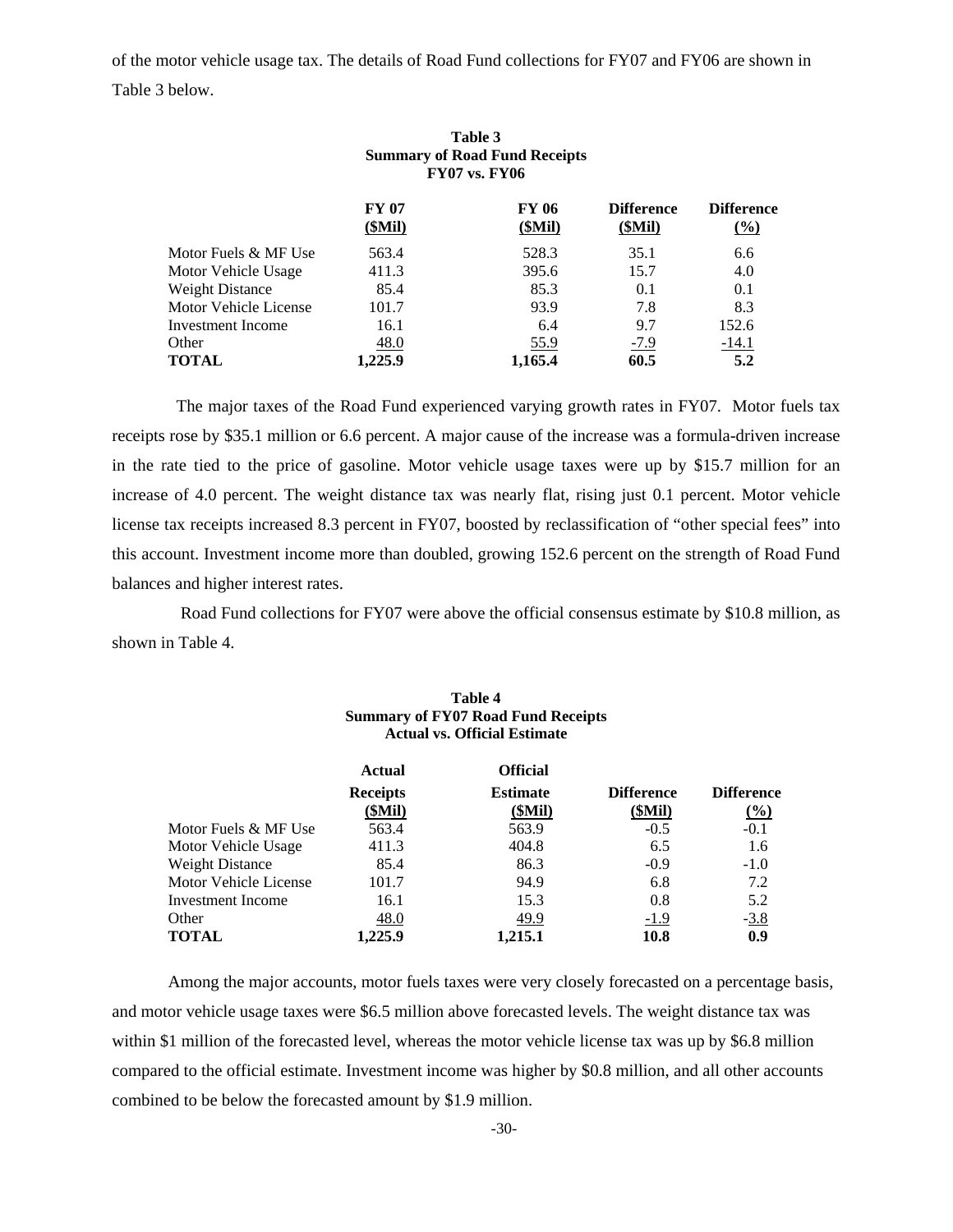#### **KENTUCKY STATE GOVERNMENT REVENUE 1. GENERAL FUND REVENUE**

|                                     |               | <b>JUNE</b>   |                          |                 | <b>JULY THROUGH JUNE</b> |              |
|-------------------------------------|---------------|---------------|--------------------------|-----------------|--------------------------|--------------|
|                                     | 2007          | 2006          | % Change                 | FY 2007         | FY 2006                  | % Change     |
| <b>TOTAL GENERAL FUND</b>           | \$874,084,212 | \$867,041,400 | 0.8%                     | \$8,573,819,250 | \$8,376,083,216          | 2.4%         |
| <b>Tax Receipts</b>                 | \$788,587,715 | \$808,737,990 | $-2.5%$                  | \$8,233,789,253 | \$8,065,347,817          | 2.1%         |
| Sales and Gross Receipts            | \$287,019,528 | \$269,383,780 | 6.5%                     | \$3,280,448,981 | \$3,174,734,842          | 3.3%         |
| <b>Beer Consumption</b>             | 630,093       | 581,168       | 8.4%                     | 6,344,079       | 6,393,753                | $-0.8%$      |
| <b>Beer Wholesale</b>               | 5,065,251     | 4,401,221     | 15.1%                    | 46,806,186      | 45,206,839               | 3.5%         |
| Cigarette                           | 16,123,158    | 14,335,379    | 12.5%                    | 168,768,467     | 165,777,580              | 1.8%         |
| <b>Cigarette Floor Stock</b>        | 0             | (7,625)       | $\overline{a}$           | 9,746           | 12,089,404               | $-99.9%$     |
| <b>Distilled Spirits Case Sales</b> | 8,021         | 7,706         | 4.1%                     | 98,874          | 94,806                   | 4.3%         |
| Distilled Spirits Consumption       | 817,324       | 786,323       | 3.9%                     | 10.094,572      | 9,900,035                | 2.0%         |
| <b>Distilled Spirits Wholesale</b>  | 2,025,224     | 1,919,563     | 5.5%                     | 25,139,117      | 23,524,032               | 6.9%         |
| Insurance Premium                   | 12,244,677    | 6,496,135     | 88.5%                    | 125,877,984     | 122,824,056              | 2.5%         |
| Pari-Mutuel                         | 610,988       | 603,196       | 1.3%                     | 5,489,552       | 5,626,849                | $-2.4%$      |
| Race Track Admission                | 0             | 42,927        | $-100.0\%$               | 190,362         | 230,285                  | $-17.3%$     |
| Sales and Use                       | 243,046,970   | 230,843,943   | 5.3%                     | 2,817,652,253   | 2,749,765,011            | 2.5%         |
| <b>Wine Consumption</b>             | 198,603       | 181,516       | 9.4%                     | 2,326,331       | 1,945,945                | 19.5%        |
| Wine Wholesale                      | 1,012,444     | 867,648       | 16.7%                    | 11,392,111      | 10,510,955               | 8.4%         |
| <b>Telecommunications Tax</b>       | 4,428,103     | 7,631,099     | $-42.0%$                 | 51,623,000      | 14,553,379               | 254.7%       |
| <b>OTP</b>                          | 808,671       | 693,580       | 16.6%                    | 8,636,348       | 6,291,913                | 37.3%        |
| License and Privilege               | 26,142,555    | 25,606,866    | 2.1%                     | \$352,829,122   | \$386,264,573            | $-8.7%$      |
| Alc. Bev. License Suspension        | 76.111        | 67,000        | 13.6%                    | 659,151         | 280,450                  | 135.0%       |
| Coal Severance                      | 19,116,974    | 20,781,368    | $-8.0%$                  | 221,952,516     | 224,490,111              | $-1.1%$      |
| <b>Corporation License</b>          | 146,701       | 207,760       | $-29.4%$                 | 11,734,452      | 43,516,942               | $-73.0%$     |
| Corporation Organization            | 19,804        | 11,860        | 67.0%                    | 115,755         | 221,281                  | $-47.7%$     |
| <b>Occupational Licenses</b>        | 54,045        | 85,451        | $-36.8%$                 | 207,198         | 174,122                  | 19.0%        |
| Oil Production                      | 560,485       | 620,207       | $-9.6%$                  | 6,198,342       | 6,386,501                | $-2.9%$      |
| Race Track License                  | 0             | 23,983        | $-100.0\%$               | 283,675         | 289,258                  | $-1.9%$      |
| <b>Bank Franchise Tax</b>           | 215,424       | (589, 285)    | $---$                    | 63,912,315      | 59,603,147               | 7.2%         |
| <b>Driver License Fees</b>          | 48,401        | 52.928        | $-8.6%$                  | 603,807         | 600,903                  | 0.5%         |
| <b>Minerals Severance</b>           | 1,332,617     | 1,174,972     | 13.4%                    | 14,822,013      | 14,502,342               | 2.2%         |
| <b>Natural Gas Severance</b>        | 4,571,993     | 3,170,624     | 44.2%                    | 32,339,897      | 36,199,516               | $-10.7%$     |
| Income                              | 463,398,594   | 503,148,118   | $-7.9\%$                 | \$4,029,600,561 | \$3,920,229,525          | 2.8%         |
| Corporation                         | 174,416,227   | 243,656,179   | $-28.4%$                 | 988.064.957     | 1,001,618,543            | $-1.4%$      |
| Individual                          | 288,982,367   | 259,491,939   | 11.4%                    | 3,041,535,604   | 2,918,610,982            | 4.2%         |
| Property                            | \$5,081,483   | \$2,569,809   | 97.7%                    | \$492,462,208   | \$502,510,631            | $-2.0%$      |
| <b>Bank Deposits</b>                | 0             | 0             | $\overline{\phantom{a}}$ | 513,619         | 505,351                  | 1.6%         |
| Building & Loan Association         | 1,650,707     | 1,076,452     | 53.3%                    | 2,921,484       | 2,071,523                | 41.0%        |
| <b>Distilled Spirits</b>            | 0             | 3,963         | $-100.0%$                | 506,754         | 410,798                  | 23.4%        |
| General - Intangible                | 0             | 11,001        | $-100.0%$                | 48,841          | 30,955,124               | $-99.8%$     |
| General - Real                      | 1,789,815     | 1,289,792     | 38.8%                    | 228,282,174     | 215,351,439              | 6.0%         |
| General - Tangible                  | 7,422,244     | 471,853       | 1473.0%                  | 192,343,695     | 165,622,948              | 16.1%        |
| <b>Omitted &amp; Delinquent</b>     | (6,636,754)   | (3,629,449)   | ---                      | 25,253,460      | 30,330,629               | $-16.7%$     |
| <b>Public Service</b>               | 855,471       | 3,346,197     | $-74.4%$                 | 42,588,669      | 57,259,849               | $-25.6%$     |
| Other                               | 0             | 0             | ---                      | 3,512           | 2,970                    | 18.2%        |
| Inheritance                         | \$3,961,064   | \$4,296,456   | $-7.8%$                  | 43,578,107      | 45,990,266               | $-5.2%$      |
| Miscellaneous                       | \$2,984,491   | \$3,732,959   | $-20.1%$                 | \$34,870,274    | \$35,617,980             | $-2.1%$      |
| <b>Legal Process</b>                | 2,060,900     | 2,128,095     | $-3.2%$                  | 24,759,470      | 25,118,948               | $-1.4%$      |
| T. V. A. In Lieu Payments           | 918,640       | 1,602,119     | $-42.7%$                 | 10,037,326      | 10,248,314               | $-2.1%$      |
| Other                               | 4,951         | 2,745         | 80.4%                    | 73,478          | 250,719                  | $-70.7%$     |
| <b>Nontax Receipts</b>              | \$84,392,259  | \$57,062,107  | 47.9%                    | \$327,878,702   | \$302,629,799            |              |
| <b>Departmental Fees</b>            | 1,929,507     | 1,681,990     | 14.7%                    | 25,043,719      | 23,932,336               | 8.3%<br>4.6% |
| <b>PSC Assessment Fee</b>           | 2,297,113     | 260,930       | 780.4%                   | 14,593,067      | 9,041,415                | 61.4%        |
| Fines & Forfeitures                 | 2,266,528     | 2,121,268     | 6.8%                     | 26,606,686      | 26,129,275               | 1.8%         |
| Interest on Investments             | 30,687,949    | 17,636,002    | ---                      | 31,991,861      | 18,681,492               | 71.2%        |
| Lottery                             | 18,500,000    | 36,000,000    | $-48.6%$                 | 186,625,113     | 190,000,000              | $-1.8%$      |
| Sale of NO <sub>x</sub> Credits     | 111,000       | 0             | ---                      | 811,600         | 1,126,000                | $-27.9%$     |
| Miscellaneous                       | 28,600,162    | (638, 084)    | ---                      | 42,206,657      | 33,719,282               | 25.2%        |
|                                     |               |               |                          |                 |                          |              |
| <b>Redeposit of State Funds</b>     | \$1,104,238   | \$1,241,303   | $-11.0%$                 | 12,151,295      | 8,105,601                | 49.9%        |